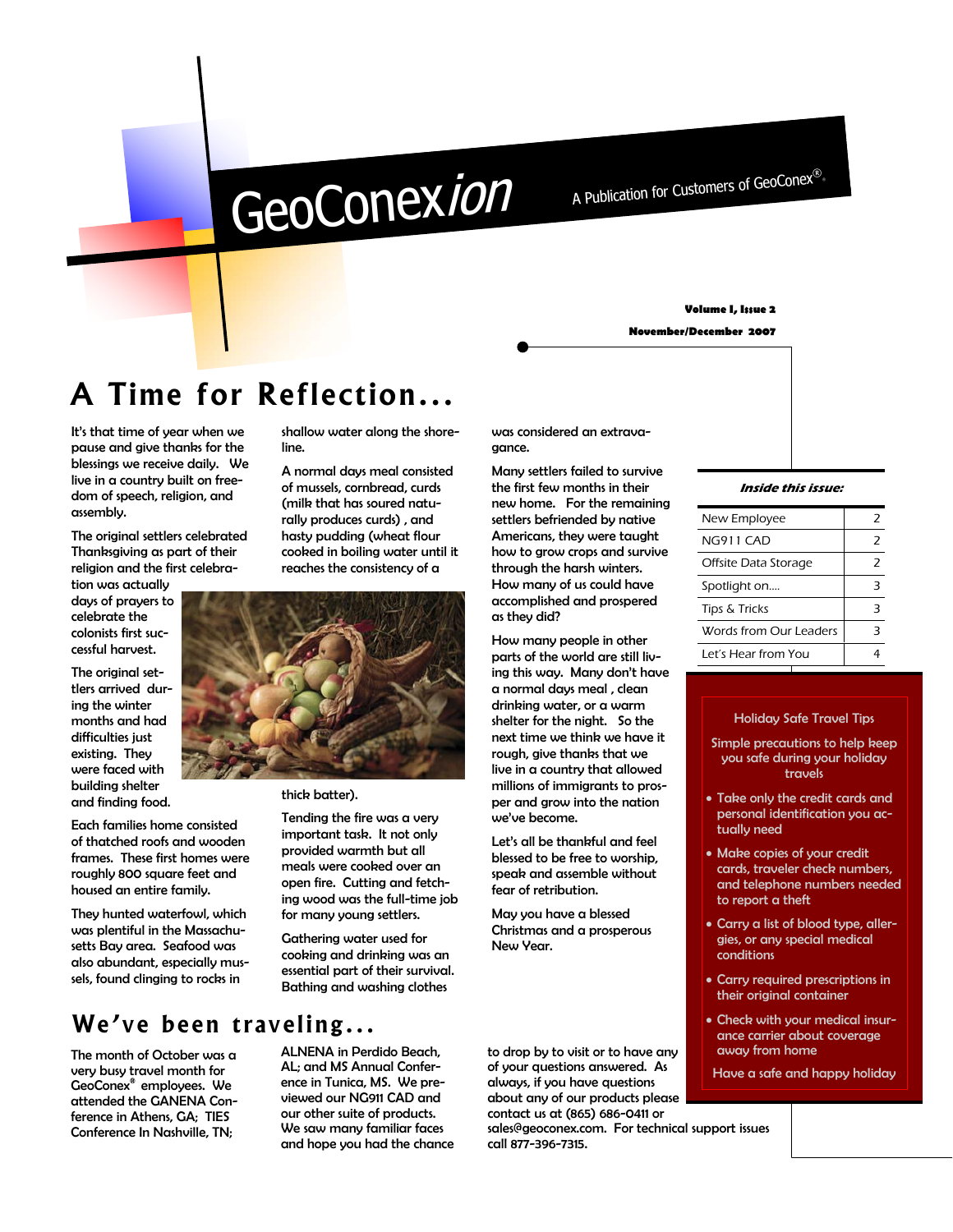#### **G E O C ONEXION**

#### **P AGE 2**

### **Welcome New Employee...**

Darrell Roddy, Technical Account Manager for East Tennessee. Darrell joined our staff in October 2007.

Several of you are already familiar with Darrel. Most recently he contacted East Tennessee area Directors sending introduction letters and is now in the process of visiting each Center.

### **NG911 CAD...**

is being field tested and so far the results are very favorable.

One center has the software loaded and has been testing extensively for the past few weeks.

Benefits include enhancements for both dispatchers and Administrators.

Our NG911 CAD allow PSAPs to manage

### **More Offsite Data Storage Information…**

In our last issue we gave a brief overview about Offsite Data Storage. This issue we delve a little deeper, exploring the reasons and the benefits of having offsite data storage.

The regulatory mandate TCA 10-7-121, TN Code Annotated for **Computer Records Storage Requirements** states "All daily data generated and stored within the computer system is copied to computer storage media daily, and newly created computer storage media that is more than one week old shall be stored at a location other than at the building in which the original is maintained".

So the question to ask is will your Disaster Recovery Plan work? Do you understand all systems and processes that are critical to the operation of your business? Is there a plan to recover each system or process? Will this plan work?

A disaster recovery plan includes both the hardware and software necessary to run your Agency efficiently and accurately. The plan documents actions to be taken before, during, and after a disaster. Testing the plan identifies any gaps and training prepares personnel for plan activation in case of emergency. One of the more critical aspects of a plan is enabling employees, to work from remote locations and access critical information. If remote access is not included "business as usual" is impossible. The plan needs to be maintained and updated regularly to remain

Darrell brings over fourteen years 911 Center experience to the position. Darrel has been a dispatcher, dispatch supervisor, Administrative Assistant to the Director, GIS Mapping Manager and Interim Director of Roane County, Tennessee. Darrell was interim Director when the county went online in 1994.

data from a wider variety of devices, services, or any networked communication device. Basically an Internet-based emergency call delivery technology for IP capable PSAPs, which means more information for the dispatcher. If a caller takes a picture with their cell phone and sends the picture to a 911 center the system allows the dispatcher to view the picture

current with changing system enhancements.

> Data loss not only occurs when natural disasters strike, the most common being fire, but through deliberate sabotage such as viruses, or corrupted data by user or administrator errors,

Offsite Data Storage answers the requirements for computer storage media to be held at a location other than the building in which the original data is maintained.

One of the key benefits to your organization is, you don't need a huge budget to protect your data. The protection is very affordable regardless of the size of your Center. You decide which files and/or directories are to be backed up.

Another benefit, it isn't as time-consuming as older data storage methods like tape backups. Comparisons have been made and tape backups can take as much as ten times longer to process.

Still another benefit, your IT representative doesn't have to spend hours maintaining and updating another server along with making sure backups are completed accurately and efficiently.

Our Offsite Data Storage repository comes with server based software that runs in your facility. The data is encrypted to provide maximum security and helps avoid unintentional access, deletion, and file corruption.

Prevention of alteration of archived data

Darrell helped integrate GIS mapping into Loudon County, Tennessee E-911 system in 2001. Darrell has bee a NENA Emergency Number Professional since 2005.

Darrell lives in East Tennessee with his wife Linda.

and process information more accurately. Voice, video, pictures, etc can be routed to the dispatcher at the time of its arrival seamlessly, thereby improving response time for emergencies.

preserves the integrity of your data. The chain-of-custody and audit trail details accountability.

Administration settings allow you to select which computers and files/directories get backed up.

Our Offsite Data storage allows for both synchronous (offers the lowest recovery point objective and recovery time objective, long geographic distances renders this impractical) as well as asynchronous replication ( works across longer distances and is tolerant of WAN outages, but can range into hours because remote writes can lag significantly behind local writes).

Backing up data requires bandwidth, therefore most businesses schedule backups at the end of a slow shift when systems are being utilized the least.

To learn more, contact us at (865)686-0411 or email us at sales@geoconex.com

*Anyone who thinks people lack originality should watch them folding road maps.* 

*Franklin P. Jopnes*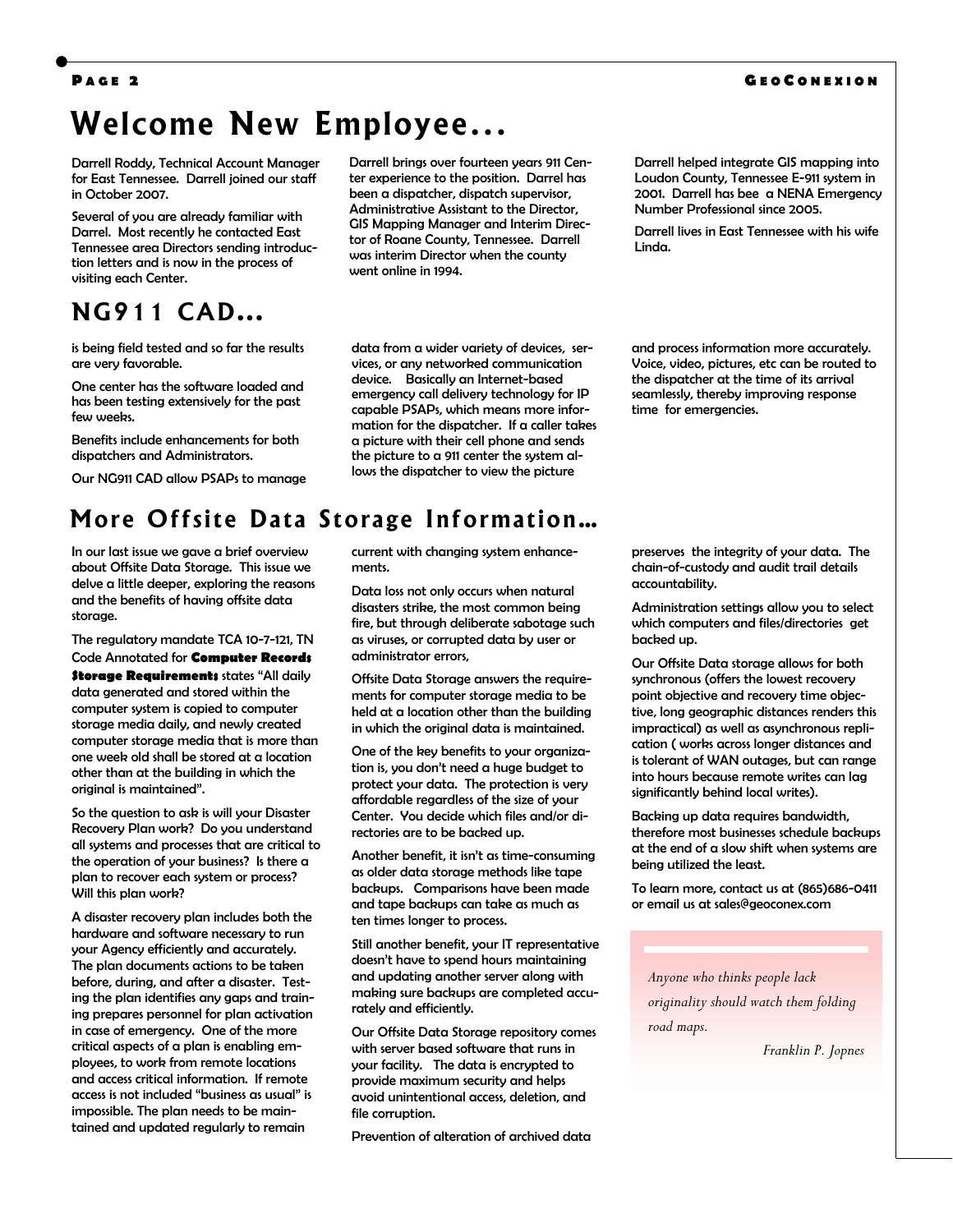### **This Issue our Spotlight is ON….**

GreenLine Products. GeoConex is the southeast dealer for GreenLine Products. GreenLine Products produce 911 Marker Posts that have been rigorously tested to insure increased UV exposure outdoors will not cause the Marker to break or fade.

Effective identical 911 numbered markers helps reduce arrival times for EMS personnel, public safety and law enforcements officials.

The green post color blends aesthetically with the suburban or rural landscape, while the white reflective numbers are highly visible day and night. The 911 marker post includes a special anchor tab to help reduce theft and vandalism.

GreenLine products contain no glass, they are manufactured from just one flexible material throughout,



so they will not delaminate or separate upon impact. Bend them flat to the ground and GreenLine markers bounce back for more. There is no gradual deterioration or stiffness in windy conditions and can withstand a lifetime of freeze/thaw cycles.

They have been certified for use by a long list of local, state, and national test facilities, surpassing numerous performance standards.

• Made with postconsumer recycled, engineered plastic. Recyclable into itself and other GreenLine Products

Product features include:

• Highly visible in daylight or nighttime conditions

is Window 1 has been closed.

go to Open/Close and choose

Don't panic.

you left it. .

and Tricks.

- Reflective numbers allows for easy identification from two directions
- Solid color throughout, will not fade from UV exposure
- High impact-resistant material
- Flexibility makes them safer than steel or wood marking posts
- Low maintenance long-lasting esthetics vs. wood, steel, or fiberglass
- Wide angle of reflectivity from emergency vehicle headlights
- Fast easy installation, needs no expensive installation equipment
- Free standing, locate addresses above brush, roadside vegetation, and snow
- Will not rust, rot, corrode, or become brittle

To learn more, contact us at (865)686-0411 or email us at sales@geoconex.com

### **Today's Tips & Tricks brought to you by …**

our own Chris Taylor. Chris' Tips & Tricks focuses on an Editor or Viewer issue.

Has this ever happened to you?

You are working in Editor or Viewer. Then, without warning, you move the mouse to the side scroll bar to casually scroll up and…..THE SCREEN DISAP-PEARS!!

#### What has happened ?

In the upper right corner of the map window, there is a "X" (see screenshot at right). It sits above the Up arrow on the

### **Words from Our Leaders…**

2007 is coming to a close. We have all accomplished a lot in the past year, GeoConex and our customers as well. It really is amazing how fast time goes by.

At this time last year Craig and I were in the process of finalizing our decision to purchase GeoConex. As with any decision of this magnitude, many factors came into play.

In the end, our decision was one in which our relationships with you, our customers, played a large role. As I said, we have accomplished a lot in the past year, but none of it would have been possible without your loyalty and support.

We are very thankful to serve you as your vendor and we are very blessed to have gotten to know most of you personally.

We hope you had a wonderful Thanksgiving, we wish you a very Merry Christmas and New Year.

Ken Murphy

*Time is a companion that goes with us on a journey. It reminds us to cherish each moment, because it will never come again. What we leave behind is not as important as how we have lived.* 

*Captain Jean-Luc Picard: played by Patrick Stewart, from the film "Star Trek: Generations"* 

Determinating Tool Sections Office and contact substitutions of the second section of the second section of the second section of the second section of the second section of the second section of the second section of the